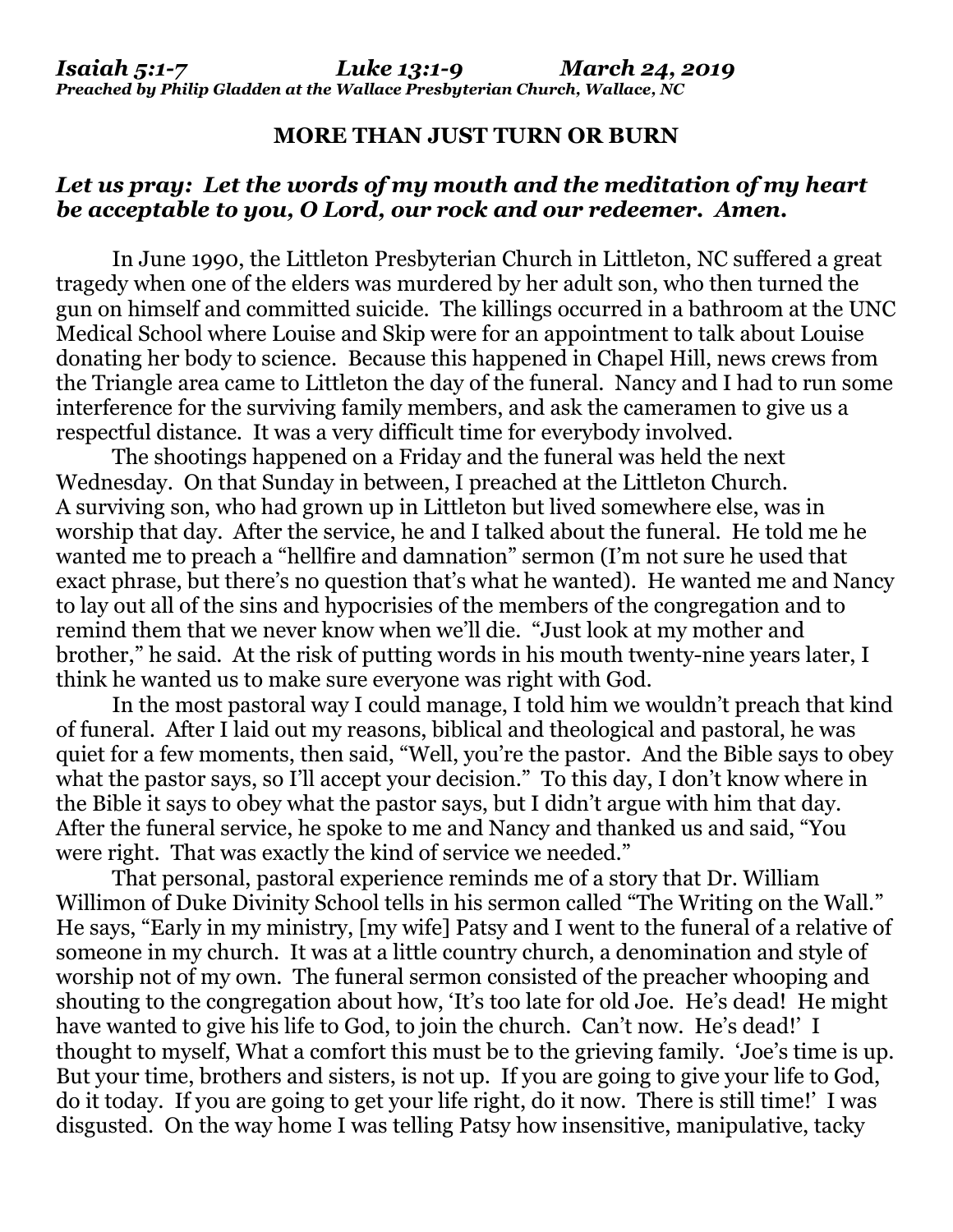that funeral sermon was. She agreed. It was insensitive, inappropriate, manipulative. 'And worst of all,' she said, 'it was true.'"<sup>1</sup>

Here are some sayings you'll never see posted on our church sign (taken from real church signs):

- Turn or Burn. Happy New Year!
- Choose the Bread of Life or You're Toast!
- Try Jesus. If you don't like him, the devil will take you back.
- Wake Up. It's Time to Turn Before You Burn.
- You May Party in Hell, But You Will Be the BBQ!
- You Think It's Hot Here?
- Get Right or Get Left

But isn't that what Jesus is talking about in the story from Luke 13? After all, Jesus says twice, "unless you repent, you will all perish as they did." But there's more to what Jesus says than just "turn or burn."

Six weeks after I began my work as pastor here at WPC, the Wallace-Rose Hill Baccalaureate service was held down the street at First Baptist Church. It was a Sunday night. Just before the seniors and the ministers processed into the sanctuary, the principal gathered all of the ministers in the Fellowship Hall and told us a member of the graduating class had died in an automobile accident on his way to the service. He was driving too fast and didn't navigate a curve in the road correctly. When the service was over, all of us – graduating seniors and ministers – gathered again in the Fellowship Hall and the principal shared the terrible news.

The next morning I got a phone call from Joe and Bettiesue Tillman, asking about having the funeral service for Jason Robert Lanier, age 18, in our sanctuary. He wasn't a member here, but had attended some youth group activities. Joe and Bettisue had contacted Rev. Charles Davenport, my predecessor, about coming back to Wallace to help with the service. I welcomed Charles' participation since he knew Jason and I didn't. Charles preached the sermon that day and used this text from Luke 13. At first I wondered why he had chosen this story, but his reason became clear very soon. The "elephant in the sanctuary" that day was "Why did this happen?" All these years later, I don't remember exactly what Charles said, but I do remember how he used the stories of the Galileans being killed by Pilate and the Jerusalemites dying when the tower of Siloam fell on them to make the point that tragedies happen in life, for which we don't always have explanations and answers. And yet, just the same, we want to know why. To a sanctuary full of grieving high school students and adults, Charles offered the good news of a merciful, loving, and patient God, even as he reminded everyone there how quickly life can change and how important it is to walk according to God's ways.

We don't know the particulars of the incidents reported in this gospel story, because we only learn about the Galileans and the Jerusalemites from this story. But they are universal stories, aren't they? Turn on the TV, read the newspaper, log online any day of the week, any time of day, and you can read about similar events: worshipers gunned down in a mosque; people dying in tornadoes; homes and communities getting flooded out. Why do these things happen?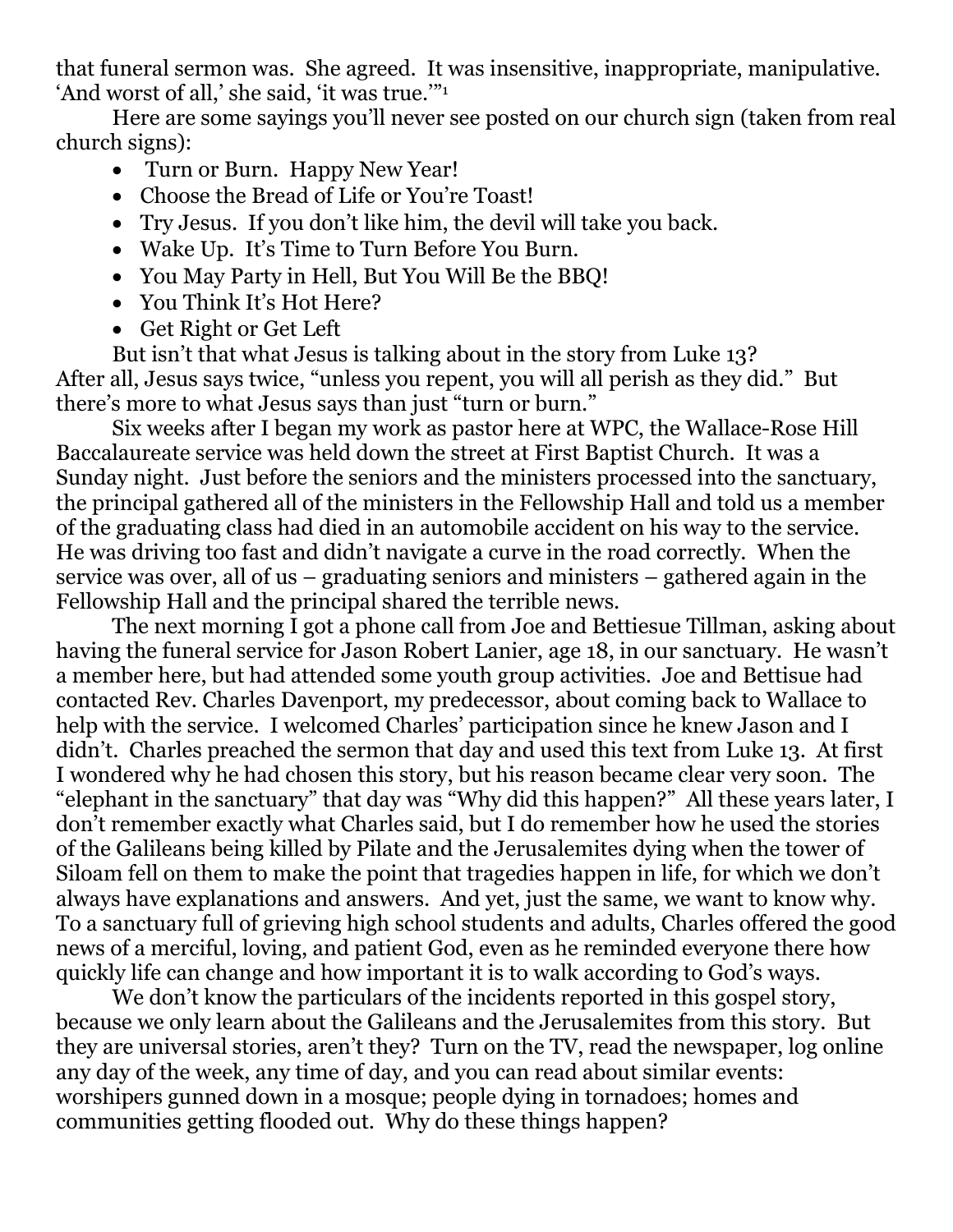Jesus is very clear about two things in this encounter. First, he flatly denies that the reason the Galileans died at Pilate's hand and the Jerusalemites were crushed by the falling tower was because they were worse sinners than the other Galileans and Jerusalemites. Who knows what was the motivation of "some present who told him about the Galileans"? But their report to Jesus suggests a dangerous yet tempting way of thinking when bad things happen to other people – "They must have done something to deserve it."

And that thinking leads to the second thing Jesus is very clear about – the importance of repentance and living for God. According to Luke, just before Jesus had this conversation, he said to the crowds, "When you see a cloud rising in the west, you immediately say, 'It is going to rain'; and so it happens. And when you see the south wind blowing, you say, 'There will be scorching heat'; and it happens. You hypocrites! You know how to interpret the appearance of earth and sky, but why do you not know how to interpret the present times?" (Luke 12:54-56)

A few weeks ago, we heard Jesus teach in his Sermon on the Plain, "Why do you see the speck in your neighbor's eye, but do not notice the log in your own eye? Or how can you say to your neighbor, 'Friend, let me take out the speck in your eye,' when you yourself do not see the log in your own eye? You hypocrite, first take the log out of your own eye, and then you will see clearly to take the speck out of your neighbor's eye." (Luke 6:41-42) Maybe it's not the same crowd listening to Jesus, but imagine Jesus thinking, "Don't you remember what I taught you about repentance and turning to God? Look after your own self before you worry about other people."

In her comments about *this* story about repentance, Dr. Angela Reed from Truett Seminary at Baylor University writes, "[Jesus] turns the tables on the conversation and warns that *they* are the ones who risk judgment if they do not choose to act promptly. They should worry less about the sins of others and more about their own need for confession. Unless they repent, they will all perish. Jesus' words continue to challenge us today to examine our own hearts with a sense of urgency. Are we so fixated upon judging the lives of people whose stories are told in the news or who live down the street from us that we avoid examining our own souls? Jesus was calling his listeners to earnest repentance, and he continues to call his people to humble themselves before God in genuine contrition."<sup>2</sup>

It's more than just "turn or burn" because repentance is not just about getting into heaven some day in the future. Repentance – turning toward God, getting a new perspective on life, going in a different direction – also makes a difference in our dayto-day life. The theological term for this is "sanctification." The apostle Paul describes it as "working out your own salvation with fear and trembling; for it is God who is at work in you, enabling you both to will and to work for his good pleasure." (Philippians 2:12b-13)

That's probably why Jesus told the parable about the barren fig tree. The story expresses the urgency of Jesus' call to repentance ("Cut it down! Why should it be wasting the soil?") **and** God's mercy and patience ("Sir, let it alone for one more year, until I dig around it and put manure on it. If it bears fruit next year, well and good; but if not, you can cut it down.") (Luke 13:7-9)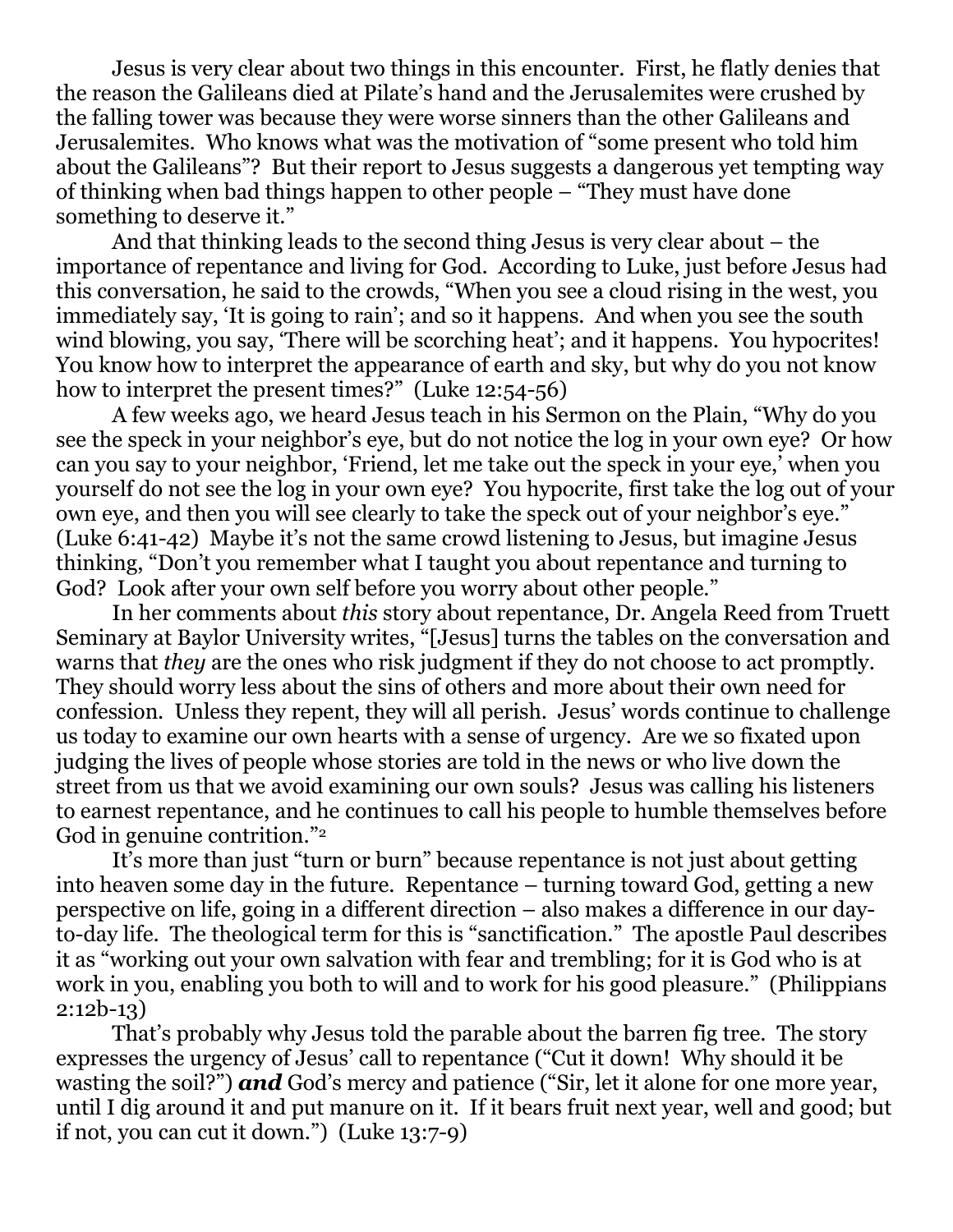This isn't the only place in the Bible where we hear about bearing fruit. Jesus told his disciples, "I am the true vine, and my Father is the vinegrower. Every branch that bears fruit he prunes to make it bear more fruit. I am the vine, you are the branches. Those who abide in me and I in them bear much fruit, because apart from me you can do nothing." (John 15:1-2, 5)

In his Sermon on the Mount (Matthew 7), Jesus teaches, "You will know them by their fruits. Are grapes gathered from thorns, or figs from thistles? In the same way, every good tree bears good fruit, but the bad tree bears bad fruit." (Matthew 7:16-17)

In the same way, the apostle Paul describes what the repentant life looks like in the here-and-now: "By contrast, the fruit of the Spirit is love, joy, peace, patience, kindness, generosity, faithfulness, gentleness, and self-control. There is no law against such things. And those who belong to Christ Jesus have crucified the flesh with its passions and desires. If we live by the Spirit, let us also be guided by the Spirit. Let us not become conceited, competing against one another, envying one another." (Galatians 5:22-26)

Do you remember when Professor Sam Adams from Union Presbyterian Seminary visited us and taught Sunday School? His mother, Rev. Joanna Adams, is retired now, but at one time she was the pastor of the Fourth Presbyterian Church in Chicago. In her sermon, "On Cutting the Fig Tree," she talks about the sense of urgency and the offer of grace in Jesus' parable. She says, "I want to challenge you with this thought this morning, that both the mercy of God and the impatience of God are a part of the grace of God. Jesus loved the covenant people, and because he loved them, he wanted them to wake up and realize that something was actually expected of them. To be sure, grace often comes in the form of forgiveness and reassurance, but at other times, grace comes as a radical call to bear fruit while there is still time.

"The good news of Jesus Christ is nothing less than the call to repentance and the offer of the forgiveness of sins. Here is the paradox: God is the judge of human behavior, yet God offers all a fresh start. And here is another paradox: the quality of our relationships with God and with one another are obviously of eternal importance, and yet God acts with patience so that good fruit might yet be borne. The temptation is always before us to mix judgment with grace, but as any theologian worth his or her salt knows, the result then is neither judgment nor grace, but a tepid, innocuous substance that can neither transform nor redeem."<sup>3</sup>

Lent is a time of reflection on our lives as followers of Jesus Christ, in light of his life, death, and resurrection, and in response to his call to be his disciples. That reflection involves repentance. Repentance is more than just saying, "I'm sorry, God," for a laundry list of behaviors and sins. Repentance means accepting the gift of God's amazing grace in Jesus Christ and living a life that bears much fruit for God.

It's true that we don't know when the wall might fall and crush us, and that's a good thing that we don't know. It might happen today. Then again, it might be years and years from now. In the meantime, Jesus calls us to repent, live for God, and bear good fruit.